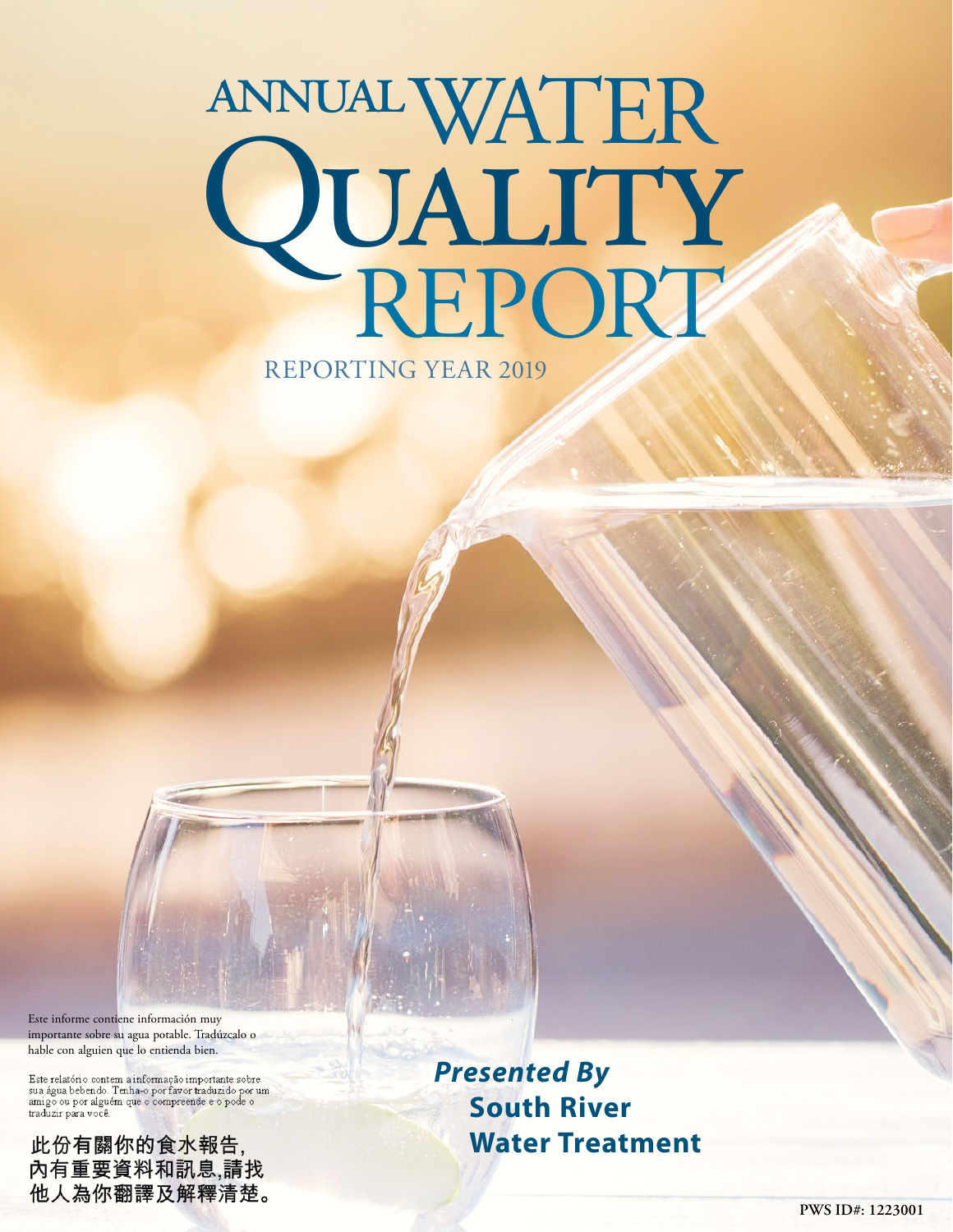## **Our Mission Continues**

 $\overline{V}$ e are once again pleased to present our annual water quality report covering all testing performed between January 1 and December 31,

2019. Over the years, we have dedicated ourselves to producing drinking water that meets all state and federal standards. We continually strive

to adopt new methods for delivering the best-quality drinking water to you. As new challenges to drinking water safety emerge, we remain vigilant in meeting the goals of source water protection, water conservation, and community education while continuing to

serve the needs of all our water users.

Please remember that we are always available should you ever have any questions or concerns about your water.

## **Community Participation**

**Y**ou are invited to participate in our public<br>forum and voice your concerns about your drinking water. The meetings are held at the Criminal Justice Building, 61 Main Street, South River, New Jersey. Please call (732) 257-1999 for meeting dates.

## **Water Treatment Process**

The treatment process consists of a series of steps.<br>First, raw water is drawn from our water source and sent to an aeration tank, which allows for oxidation of the high iron levels that are present in the water. The water then goes to a mixing tank, where polyaluminum chloride and soda ash are added. The addition of these substances causes small particles (called floc) to adhere to one another, making them heavy enough to settle into a basin, from which sediment is removed. Chlorine is then added for disinfection. At this point, the water is filtered through layers of fine coal and silicate sand. As smaller suspended particles are removed, turbidity disappears and clear water emerges.

Chlorine is added again as a precaution against any bacteria that may still be present. (We carefully monitor the amount of chlorine, adding the lowest quantity necessary to protect the safety of your water without compromising taste.) Finally, soda ash (to adjust the final pH), fluoride (to prevent tooth decay), and a corrosion inhibitor (to protect distribution system pipes) are added before the water is pumped to sanitized underground reservoirs and water towers and into your home or business.

#### **Source Water Assessment**

The New Jersey Department of Environmental **I** Protection (NJDEP) has completed and issued a

Source Water Assessment Report of our drinking water sources, which is available at [www.state.nj.us/dep/](http://www.state.nj.us/dep/swap) [swap](http://www.state.nj.us/dep/swap) or by contacting NJDEP Bureau of Safe Drinking Water at (609) 292-5550. The purpose of the assessment was to determine the

susceptibility of each drinking water source to potential contaminant sources (PCSs) and assign a relative rating of high, moderate, or low for each source. The PCSs include pathogens, nutrients, pesticides, volatile organic compounds, inorganics, radionuclides, radon, and disinfection by-product precursors.

The relative susceptibility rating of the water source for the Borough of South River was determined by combining the contaminant rating (number and location of PCSs within the assessment area) and the inherent vulnerability rating (i.e., characteristics or existing conditions of the watershed and its delineated assessment area). The assessment reported a susceptibility rating from low to high for our water source. This susceptibility rating does not imply poor water quality; rather, it signifies the system's potential to become contaminated in the assessment area.

If you have any questions about these findings, please contact us during regular business hours.

#### **Table Talk**

**We remain vigilant in delivering the best-quality drinking water**

> Get the most out of the Testing Results data table with this simple suggestion. In less than a minute, you will know all there is to know about your water:

For each substance listed, compare the value in the Amount Detected column against the value in the MCL (or AL, SMCL) column. If the Amount Detected value is smaller, your water meets the health and safety standards set for the substance.

#### **Other Table Information Worth Noting**

Verify that there were no violations of the state and/or federal standards in the Violation column. If there was a violation, you will see a detailed description of the event in this report.

If there is an ND or a less-than symbol  $(\le)$ , that means that the substance was not detected (i.e., below the detectable limits of the testing equipment).

The Range column displays the lowest and highest sample readings. If there is an NA showing, that means only a single sample was taken to test for the substance (assuming there is a reported value in the Amount Detected column).

If there is sufficient evidence to indicate from where the substance originates, it will be listed under Typical Source.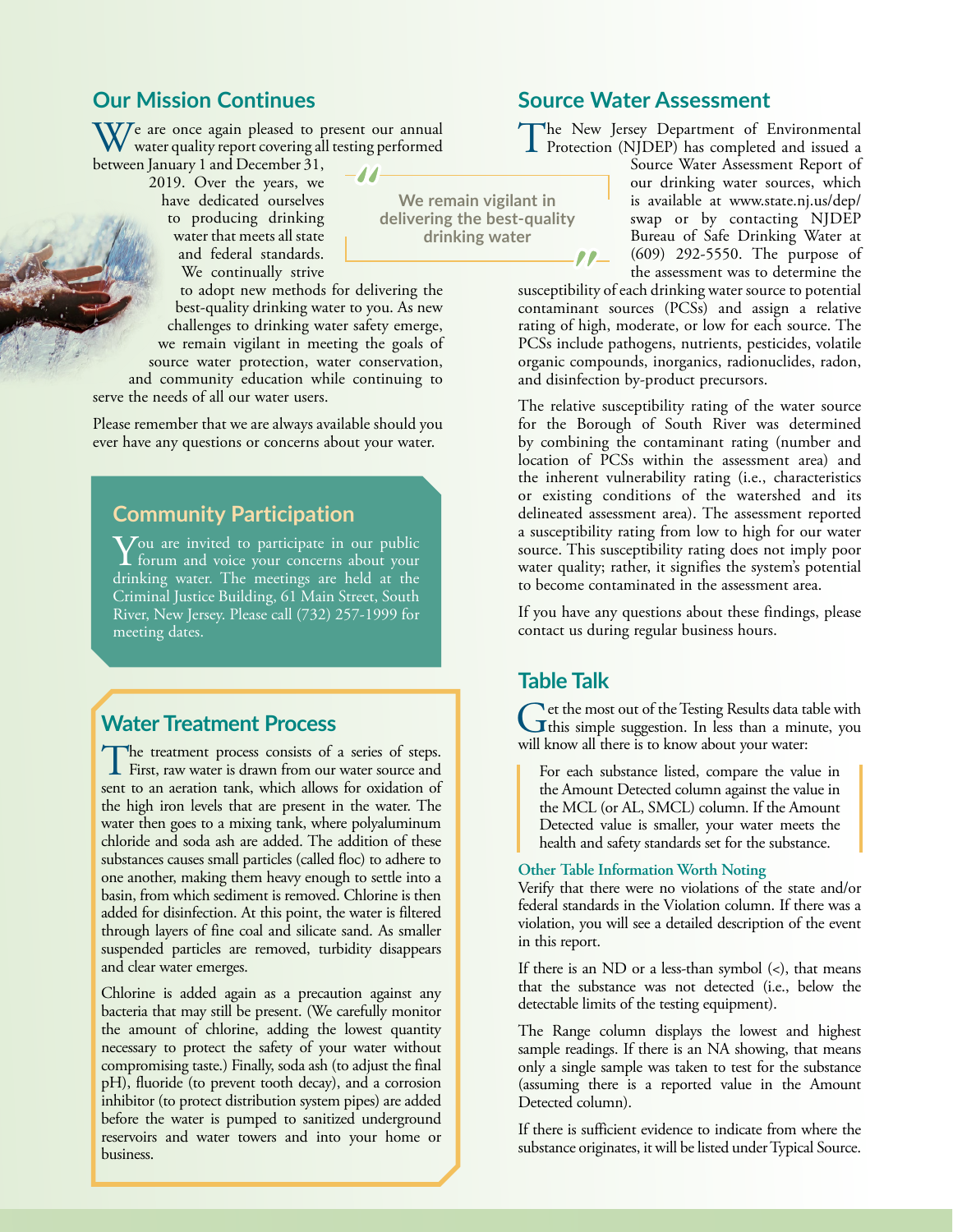#### **Where Does My Water Come From?**

The South River Water Utility draws its water from two sources: the Farrington Sands Aquifer and the East Brunswick Water Utility. The Farrington Sands Aquifer is a deep-water source, which South River draws from the Regis from three wells. East Brunswick supplies about half of our water. It receives water from the Round Valley Spruce Run Reservoir System. East Brunswick also purchases water from Middlesex Water Company, which utilizes surface water sources. During 2019 the utility distributed more than 396 billion gallons of water.



The number of gallons of water produced daily by public water systems in the U.S. **34 BILLION** The age in years of the world's oldest water found in a mine at a depth of nearly two miles. **2 BILLION** The amount of money spent annually on maintaining the public water infrastructure in the U.S. **135 BILLION** The number of miles of drinking water distribution **1** mains in the U.S. **MILLION 300** The number of Americans who receive water from a public water system. **BY THE NUMBERS**

The number of active public water systems in the U.S. **THOUSAND**



#### **Lead in Home Plumbing**

If present, elevated levels of lead can cause<br>serious health problems, especially for **The present, elevated levels of lead can cause** pregnant women and young children. Lead in drinking water is primarily from materials and components associated with service lines and home plumbing. We are responsible for providing high-quality drinking water, but we cannot control the variety of materials used in plumbing components. When your water has been sitting for several hours, you can minimize the potential for lead exposure by flushing your tap for 30 seconds to two minutes before using water for drinking or cooking.

For those served by a lead service line, flushing times may vary based on the length of the service line and plumbing configuration in your home. If your home is set back further from the street, a longer flushing time may be needed. To conserve water, other household water usage activities such as showering, washing clothes, and running the dishwasher are effective methods of flushing out water from a service line. To determine if you have a lead service line, contact us at (732) 254-5233.

If you are concerned about lead in your water, you may wish to have your water tested. Information on lead in drinking water, testing methods, and steps you can take to minimize exposure is available from the Safe Drinking Water Hotline at (800) 426-4791 or at [www.epa.gov/safewater/lead.](http://www.epa.gov/safewater/lead)



For more information about this report, or for any questions relating to your drinking water, please call Robert Baker, Water Treatment Plant Operator, at (732) 254-5233.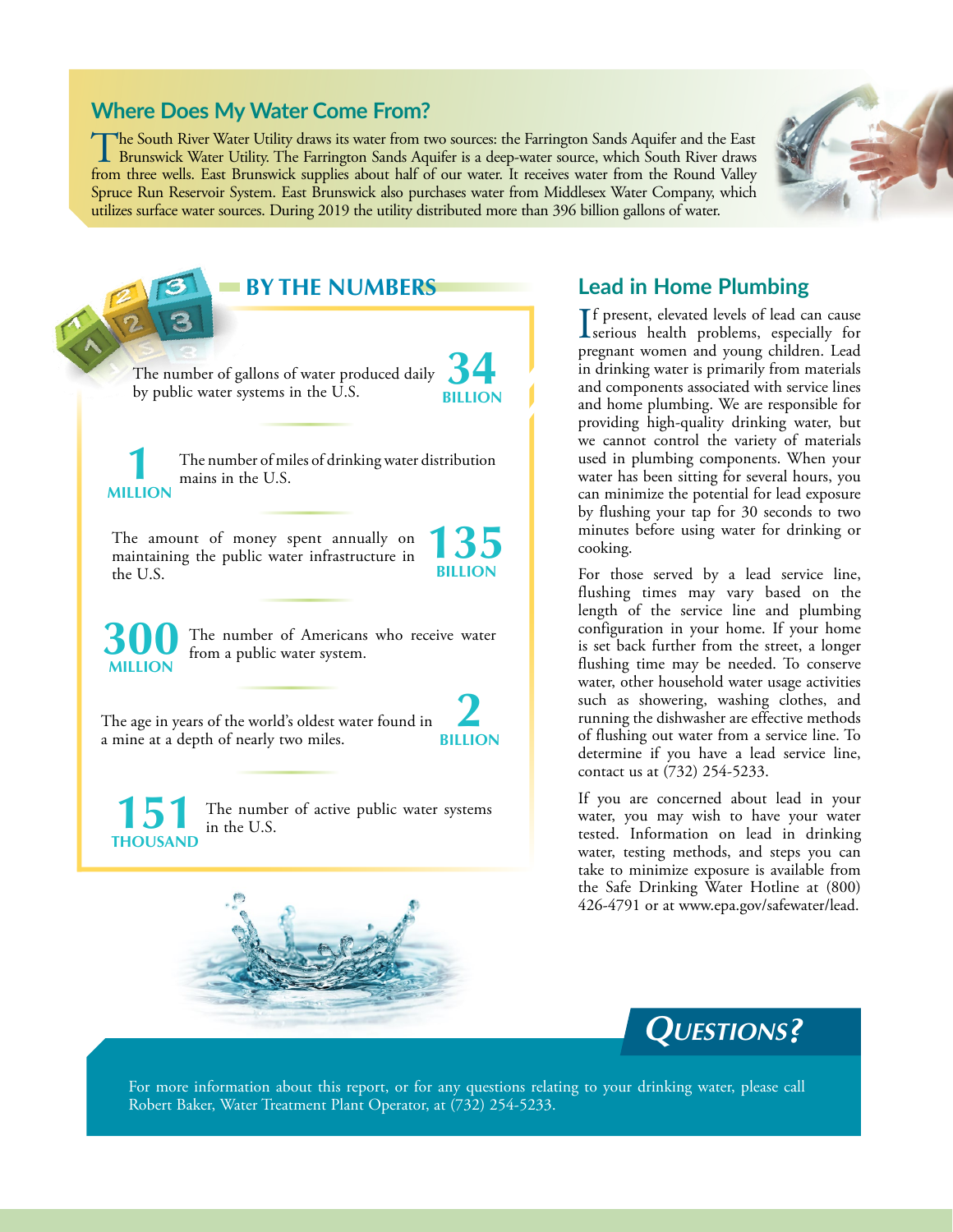# **Test Results**

Our water is monitored for many different kinds of substances on a very strict sampling schedule, and the water we deliver must meet specific health standards. Here we only show those substances<br>that were detected in our w is to keep all detects below their respective maximum allowed levels.

The state recommends monitoring for certain substances less than once per year because the concentrations of these substances do not change frequently. In these cases, the most recent sample data are included, along with the year in which the sample was taken.

We participated in the fourth stage of the U.S. EPA's Unregulated Contaminant Monitoring Rule (UCMR4) program by performing additional tests on our drinking water. UCMR4 sampling benefits the environment and public health by providing the U.S. EPA with data on the occurrence of contaminants suspected to be in drinking water in order to determine if U.S. EPA needs to introduce new regulatory standards to improve drinking water quality. Unregulated contaminant monitoring data are available to the public, so please feel free to contact us if you are interested in obtaining this information. If you would like more information on the U.S. EPA's Unregulated Contaminant Monitoring Rule, please call the Safe Drinking Water Hotline at (800) 426-4791.

**Some people may be more vulnerable to contaminants in drinking water than the general population. Immunocompromised persons such as persons with cancer undergoing chemotherapy, persons who have undergone organ transplants, people with HIV/AIDS or other immune system disorders, some elderly, and infants may be particularly at risk from infections. These people should seek advice about drinking water from their health care providers. The U.S. EPA/CDC (Centers for Disease Control and Prevention) guidelines on appropriate means to lessen the risk of infection by** *cryptosporidium* **and other microbial contaminants are available from the Safe Drinking Water Hotline at (800) 426-4791.**

#### **REGULATED SUBSTANCES 1**

|                                                      |                               |                      |                        |                                  | <b>Borough of South River</b>   |                                  | East Brunswick Township  |                                           |                                                                                               |  |
|------------------------------------------------------|-------------------------------|----------------------|------------------------|----------------------------------|---------------------------------|----------------------------------|--------------------------|-------------------------------------------|-----------------------------------------------------------------------------------------------|--|
| <b>SUBSTANCE</b><br>(UNIT OF MEASURE)                | <b>YEAR</b><br><b>SAMPLED</b> | <b>MCL</b><br>[MRDL] | <b>MCLG</b><br>[MRDLG] | <b>AMOUNT</b><br><b>DETECTED</b> | <b>RANGE</b><br><b>LOW-HIGH</b> | <b>AMOUNT</b><br><b>DETECTED</b> | <b>RANGE</b><br>LOW-HIGH | <b>TYPICAL SOURCE</b><br><b>VIOLATION</b> |                                                                                               |  |
| <b>Barium</b> (ppm)                                  | 2019                          | 2                    | $\sim$<br>∠            | 0.08                             | <b>NA</b>                       | <b>NA</b>                        | <b>NA</b>                | N <sub>o</sub>                            | Discharge of drilling wastes; Discharge from metal refineries; Erosion of natural<br>deposits |  |
| <b>Chlorine</b> (ppm)                                | 2019                          | $[4]$                | $[4]$                  | 0.2                              | $ND-1.3$                        | 1.1                              | $0.2 - 2.0$              | No                                        | Water additive used to control microbes                                                       |  |
| Haloacetic Acids [HAAs]<br>(ppb)                     | 2019                          | 60                   | <b>NA</b>              | 32.6                             | $3 - 41.8$                      | 44.8                             | 23.94-54.4               | No                                        | By-product of drinking water disinfection                                                     |  |
| Nickel (ppb)                                         | 2019                          | 100                  | <b>NA</b>              | 3.79                             | NA                              | NA                               | <b>NA</b>                | N <sub>o</sub>                            | Pollution from mining and refining operations; Naturally occurring in soil                    |  |
| <b>Total Coliform Bacteria</b><br>(Positive samples) | 2019                          | <b>TT</b>            | <b>NA</b>              |                                  | <b>NA</b>                       |                                  | <b>NA</b>                | No                                        | Naturally present in the environment                                                          |  |
| <b>TTHMs</b> [Total<br>Trihalomethanes] (ppb)        | 2019                          | 80                   | <b>NA</b>              | 51.8                             | 18.13-65.4                      | 53.5                             | 14.85-78                 | N <sub>o</sub>                            | By-product of drinking water disinfection                                                     |  |

**Tap water samples were collected for lead and copper analyses from sample sites throughout the community**

|                                                 |                               |     |             | <b>Borough of South River</b>                   | <b>East Brunswick Township</b>              |       |                                                                                                |                |                                                                                                                              |  |  |
|-------------------------------------------------|-------------------------------|-----|-------------|-------------------------------------------------|---------------------------------------------|-------|------------------------------------------------------------------------------------------------|----------------|------------------------------------------------------------------------------------------------------------------------------|--|--|
| <b>SUBSTANCE</b><br>(UNIT OF<br><b>MEASURE)</b> | <b>YEAR</b><br><b>SAMPLED</b> | AL  | <b>MCLG</b> | <b>AMOUNT</b><br><b>DETECTED</b><br>(90TH %ILE) | <b>SITES ABOVE</b><br><b>AL/TOTAL SITES</b> |       | <b>AMOUNT</b><br><b>DETECTED</b><br><b>SITES ABOVE</b><br><b>AL/TOTAL SITES</b><br>(90TH %ILE) |                | <b>TYPICAL SOURCE</b>                                                                                                        |  |  |
| Copper (ppm)                                    | 2019                          | 1.3 | 1.3         | 0.66                                            | 1/61                                        | 0.241 | 0/60                                                                                           | N <sub>o</sub> | Corrosion of household plumbing systems; Erosion of natural deposits                                                         |  |  |
| Lead (ppb)                                      | 2019                          |     | $\Omega$    | 1.79                                            | 1/61                                        |       | 0/60                                                                                           | N <sub>o</sub> | Lead service lines; Corrosion of household plumbing systems, including fittings and fixtures;<br>Erosion of natural deposits |  |  |